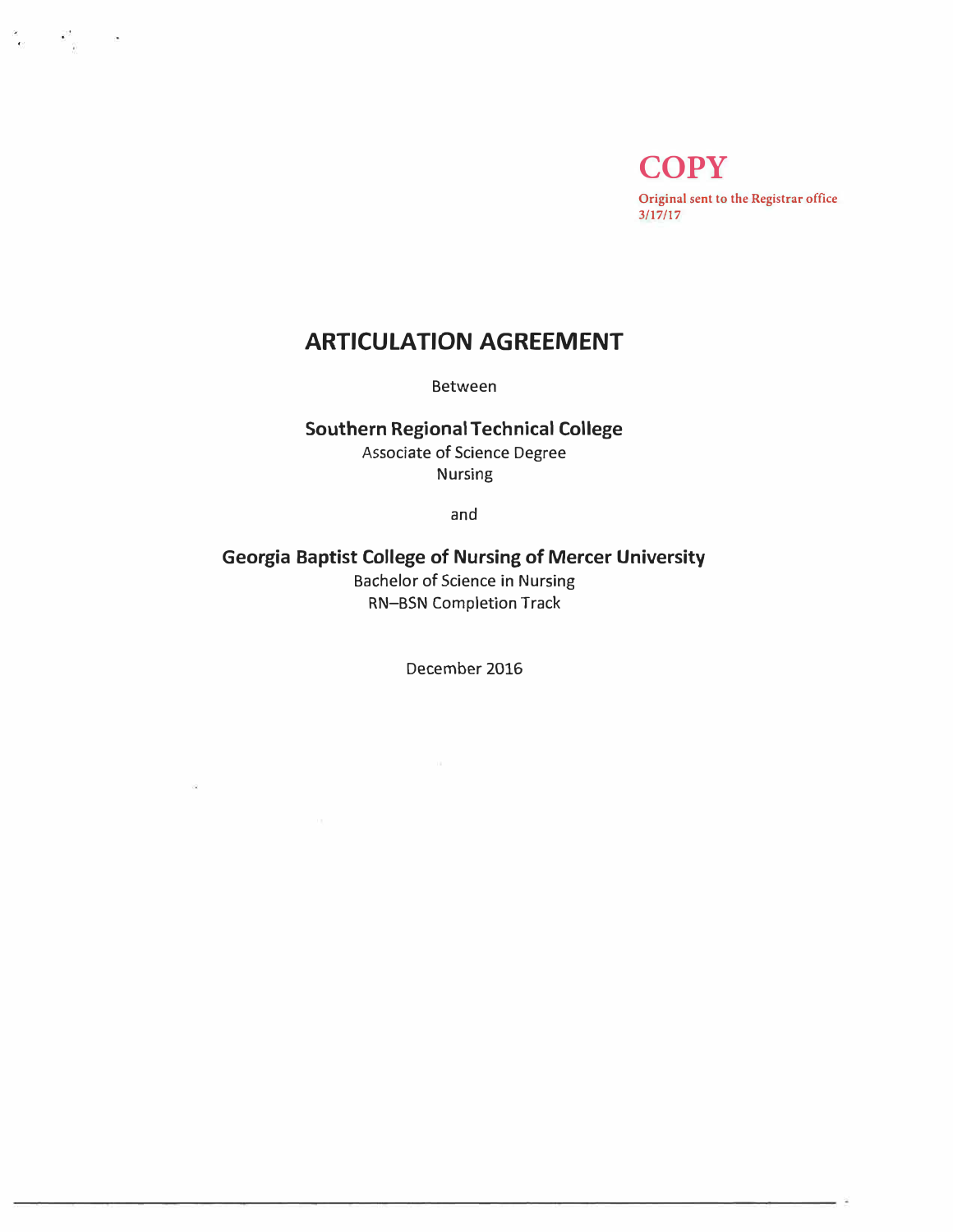## **ARTICULATION AGREEMENT**

#### Between

## **Southern Regional Technical College:** Associate of Science Degree in Nursing And **Georgia Baptist College of Nursing of Mercer University:** Bachelor of Science in Nursing,

RN-BSN Completion Track

## **Article I: Agreement on Principle**

Mercer University (MU) and Southern Regional Technical College (SRTC) agree that students who choose to transfer from a technical college to a senior college or university to earn a bachelor's degree should be provided with a smooth curriculum transition that minimizes loss of credit and duplication of coursework. Mercer University and Southern Regional Technical College, therefore, agree to enter into this curriculum articulation agreement for students who complete the Associate of Science Degree in Nursing at SRTC and transfer to (MU) to complete the Bachelor of Science in Nursing. Both institutions enter into this agreement as cooperating, equal partners who shall maintain the integrity of their separate programs.

## **Article II: Agreement on Program Specifics**

Mercer University and Southern Regional Technical College agree that any student who has successfully completed the minimum requirements of courses outlined in the corresponding articulation tables may transfer the course credits indicated toward a Bachelor of Science in Nursing at Mercer University. Students who follow this articulated program agreement must apply and be admitted to Mercer University. SRTC students will receive equal consideration as other students seeking admission and financial aid. The bachelor's degree graduation requirements for students who follow this articulated program agreement are listed in the applicable Mercer University catalog as displayed on the university website. Courses approved for transfer are listed in the attached articulation guide tables.

## Agreement Requirements

1. Students must complete the Associate of Science Degree in Nursing program at Southern Regional Technical College and the program of study for a Bachelor of Science in Nursing program at Mercer University as indicated in the articulation guide. Any course substitutions should be made with the guidance of an advisor or counselor to assure that all requirements are met.

2. Transfer students will be required to complete all Mercer University's general education (core) and prerequisite requirements that have not been satisfied in the Articulation Agreement.

3. Students who transfer to MU from SRTC must complete at least 32 semester hours at Mercer University. These hours must be completed in the RN-BSN curriculum track.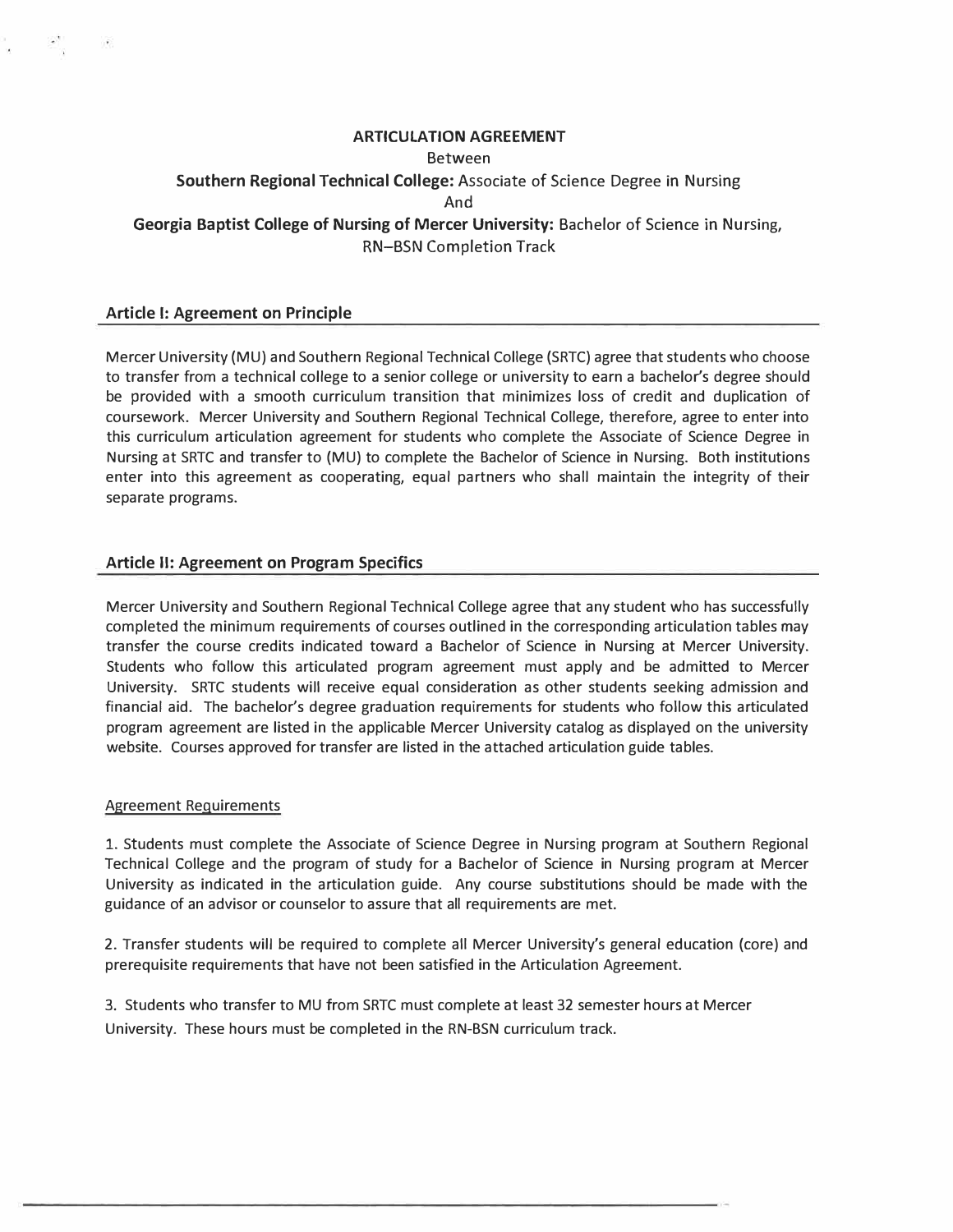4. Only courses with a grade of "C" or better will be accepted for transfer to Mercer University. A course completed with a grade of less than a "C", if counted toward graduation at SRTC, will not transfer to MU for academic credit and must be repeated if it is a requirement for the Mercer University RN-BSN completion track.

#### **Article Ill: Agreement on Communication**

Mercer University and Southern Regional Technical College agree to cooperate in communicating with each other and with their common and respective publics concerning the established relationship between the two institutions. Communication may include the development of various kinds of publications to inform those who will benefit personally or professionally from the opportunities provided by this agreement. Faculty and staff at both institutions will share the information in this agreement with interested and qualified students, and both institutions will provide counseling and advising to students and prospective students.

#### **Article IV: Maintenance and Review Procedures**

At least one administrator or faculty member from each institution will be appointed to act as agents for the implementation of this agreement, to speak for the institutions, and to communicate changes to respective faculty members, advisors, counselors, and others to whom the information is pertinent. Responsibility for oversight of this agreement rests with the Registrar at Southern Regional Technical College and the Registrar of the Atlanta Campus of Mercer University.

Both parties agree to communicate annually any changes in the respective programs that may have an effect on this articulation agreement. During the third year, both parties will review the agreement for revisions and possible renewal. If the agreement is not renewed by the end of the effective period, students engaged in the articulation program as a currently enrolled MU student prior to termination of the agreement will be given five (5) additional years to complete the degree under terms of this agreement.

#### **Contacts:**

**Southern Regional Technical College Mercer Mercer University by American College Area Area Area Mercer University** 

Wendi Tostenson, Registrar North Campus Diana Hill, Registrar, Atlanta Campus Phone: 229.217.4142 Phone: 678.547.6131 Email: wtostenson@southernregional.edu Email: hill d@mercer.edu 800 Veterans Parkway North 3001 Mercer University Drive Moultrie, GA 31788 **Atlanta**, GA 30341-4155

Veudi Spitenson

Registrar, Southern Regional Technical College

Registrar, Mercer University, Atlanta Campus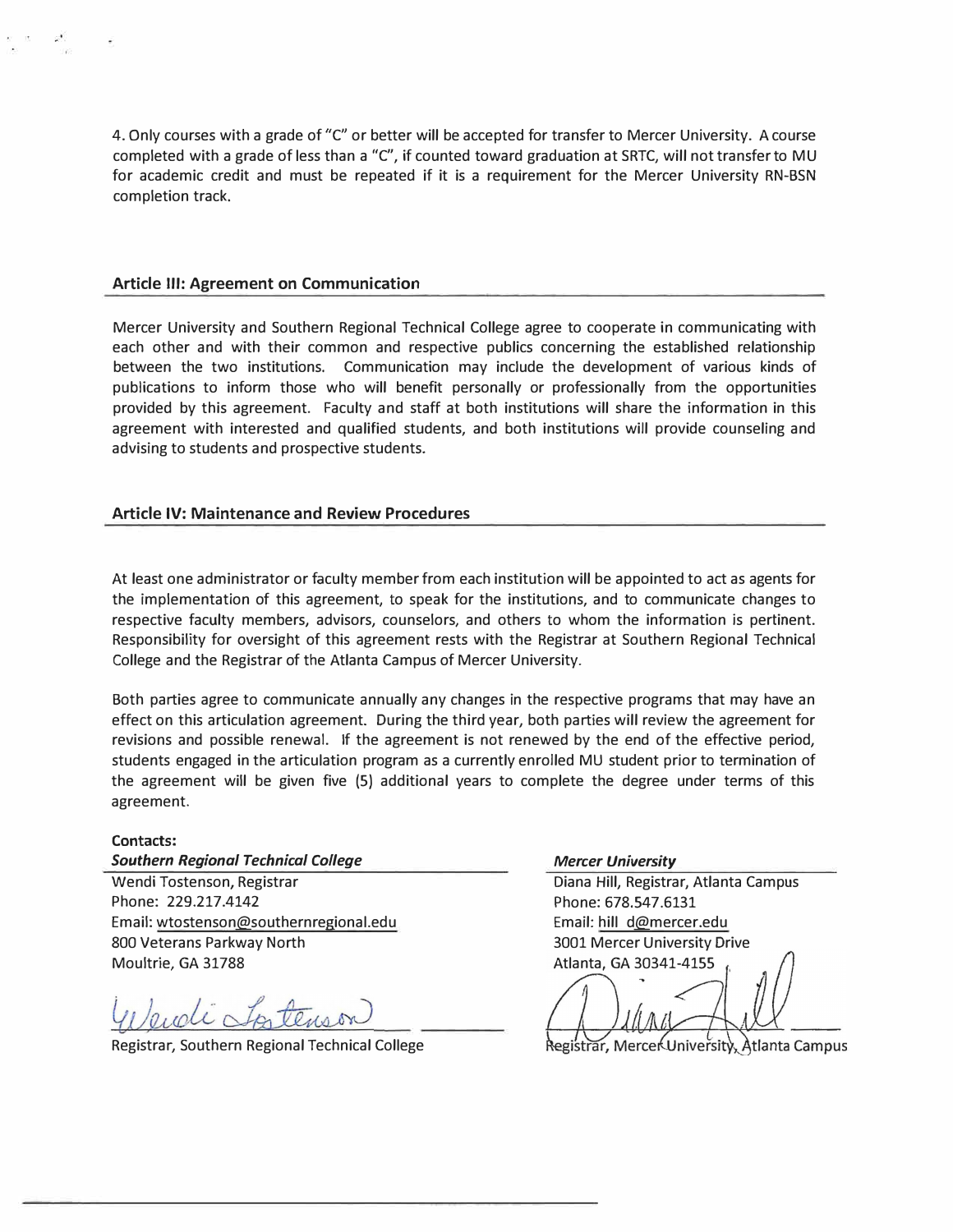#### *ARTICULATION AGREEMENT BETWEEN*

## **Southern Regional Technical College**  Associate of Science Degree in Nursing

**And** 

## **Georgia Baptist College of Nursing of Mercer University**  Bachelor of Science in Nursing, RN-BSN Completion Track

We, the representatives of Southern Regional Technical College and Mercer University, agree to the terms of this agreement, which will be for an initial period of five (5) years. The Effective Period of the Agreement will be from (Begin Date) until (End Date).

*Signed:* 

*f--1.f'-/)*  President Date President

Southern Regional Technical College Mercer University

Date

and the state of the state of the state of the state of the state of the state of the state of the state of the<br>Vice President for Academic Affairs Date Provost

Southern Regional Technical College **Southern Regional Technical College** Mercer University

 $2/28$